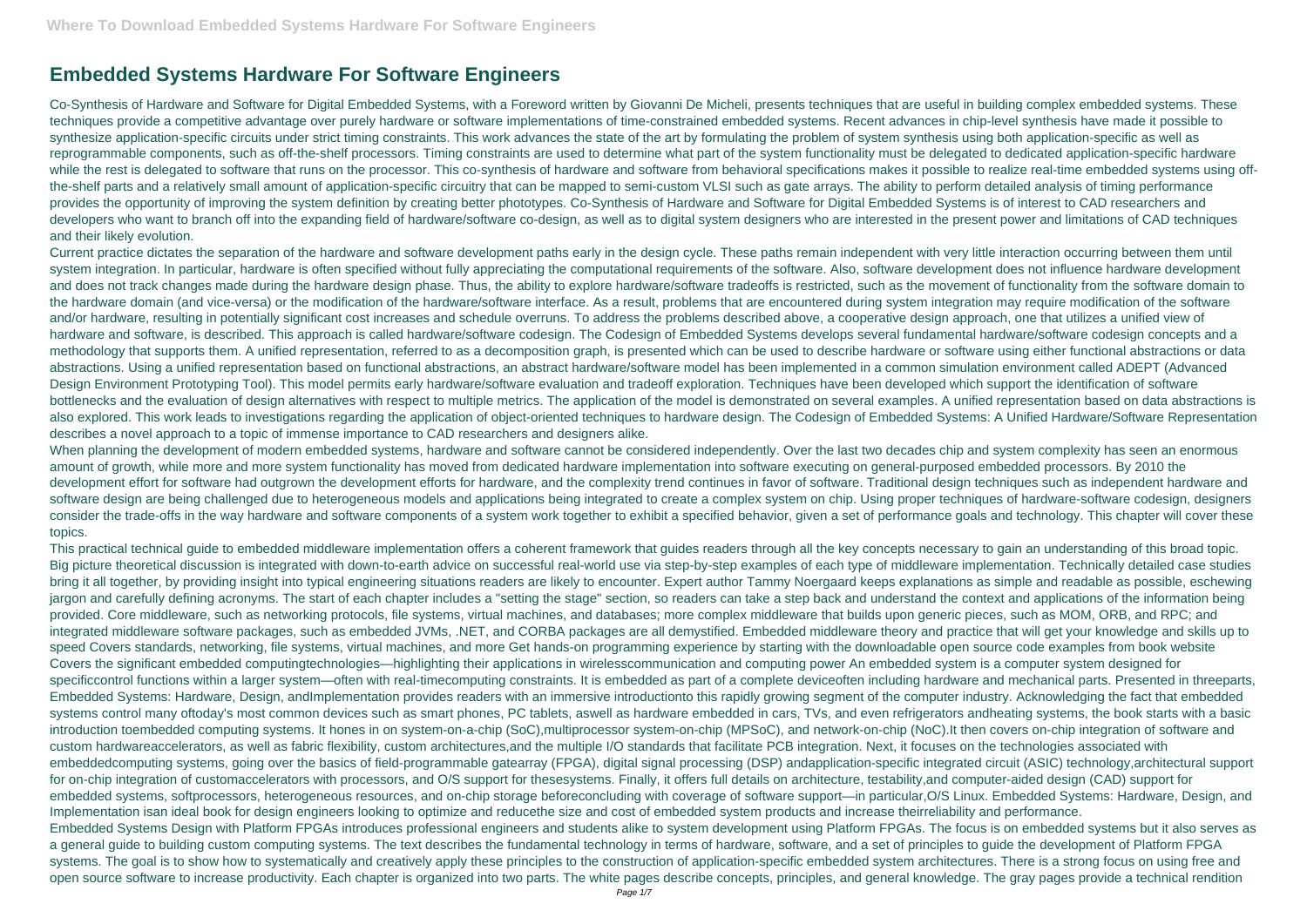of the main issues of the chapter and show the concepts applied in practice. This includes step-by-step details for a specific development board and tool chain so that the reader can carry out the same steps on their own. Rather than try to demonstrate the concepts on a broad set of tools and boards, the text uses a single set of tools (Xilinx Platform Studio, Linux, and GNU) throughout and uses a single developer board (Xilinx ML-510) for the examples. Explains how to use the Platform FPGA to meet complex design requirements and improve product performance Presents both fundamental concepts together with pragmatic, step-by-step instructions for building a system on a Platform FPGA Includes detailed case studies, extended real-world examples, and lab exercises Simon introduces the broad range of applications for embedded software and then reviews each major issue facing developers, offering practical solutions, techniques, and good habits that apply no matter which processor, real-time operating systems, methodology, or application is used.

An introduction to the engineering principles of embedded systems, with a focus on modeling, design, and analysis of cyber-physical systems. The most visible use of computers and software is processing information for human consumption. The vast majority of computers in use, however, are much less visible. They run the engine, brakes, seatbelts, airbag, and audio system in your car. They digitally encode your voice and construct a radio signal to send it from your cell phone to a base station. They command robots on a factory floor, power generation in a power plant, processes in a chemical plant, and traffic lights in a city. These less visible computers are called embedded systems, and the software they run is called embedded software. The principal challenges in designing and analyzing embedded systems stem from their interaction with physical processes. This book takes a cyber-physical approach to embedded systems, introducing the engineering concepts underlying embedded systems as a technology and as a subject of study. The focus is on modeling, design, and analysis of cyber-physical systems, which integrate computation, networking, and physical processes. The second edition offers two new chapters, several new exercises, and other improvements. The book can be used as a textbook at the advanced undergraduate or introductory graduate level and as a professional reference for practicing engineers and computer scientists. Readers should have some familiarity with machine structures, computer programming, basic discrete mathematics and algorithms, and signals and systems. Authored by two of the leading authorities in the field, this guide offers readers the knowledge and skills needed to achieve proficiency with embedded software. This Expert Guide gives you the techniques and technologies in software engineering to optimally design and implement your embedded system. Written by experts with a solutions focus, this encyclopedic reference gives you an indispensable aid to tackling the day-to-day problems when using software engineering methods to develop your embedded systems. With this book you will learn: The principles of good architecture for an embedded system Design practices to help make your embedded project successful Details on principles that are often a part of embedded systems, including digital signal processing, safety-critical principles, and development processes Techniques for setting up a performance engineering strategy for your embedded system software How to develop user interfaces for embedded systems Strategies for testing and deploying your embedded system, and ensuring quality development processes Practical techniques for optimizing embedded software for performance, memory, and power Advanced guidelines for developing multicore software for embedded systems How to develop embedded software for networking, storage, and automotive segments How to manage the embedded development process Includes contributions from: Frank Schirrmeister, Shelly Gretlein, Bruce Douglass, Erich Styger, Gary Stringham, Jean Labrosse, Jim Trudeau, Mike Brogioli, Mark Pitchford, Catalin Dan Udma, Markus Levy, Pete Wilson, Whit Waldo, Inga Harris, Xinxin Yang, Srinivasa Addepalli, Andrew McKay, Mark Kraeling and Robert Oshana. Road map of key problems/issues and references to their solution in the text Review of core methods in the context of how to apply them Examples demonstrating timeless implementation details Short and to- the- point case studies show how key ideas can be implemented, the rationale for choices made, and design guidelines and trade-offs

Hardware/software co-verification is how to make sure that embedded system software works correctly with the hardware, and that the hardware has been properly designed to run the software successfully -before large sums are spent on prototypes or manufacturing. This is the first book to apply this verification technique to the rapidly growing field of embedded systems-on-a-chip(SoC). As traditional embedded system design evolves into single-chip design, embedded engineers must be armed with the necessary information to make educated decisions about which tools and methodology to deploy. SoC verification requires a mix of expertise from the disciplines of microprocessor and computer architecture, logic design and simulation, and C and Assembly language embedded software. Until now, the relevant information on how it all fits together has not been available. Andrews, a recognized expert, provides in-depth information about how co-verification really works, how to be successful using it, and pitfalls to avoid. He illustrates these concepts using concrete examples with the ARM core - a technology that has the dominant market share in embedded system product design. The companion CD-ROM contains all source code used in the design examples, a searchable e-book version, and useful design tools. \* The only book on verification for systems-on-a-chip (SoC) on the market \* Will save engineers and their companies time and money by showing them how to speed up the testing process, while still avoiding costly mistakes \* Design examples use the ARM core, the dominant technology in SoC, and all the source code is included on the accompanying CD-Rom, so engineers can easily use it in their own designs Nowadays, embedded systems - computer systems that are embedded in various kinds of devices and play an important role of specific control functions, have permeated various scenes of industry. Therefore, we can hardly discuss our life or society from now onwards without referring to embedded systems. For wide-ranging embedded systems to continue their growth, a number of high-quality fundamental and applied researches are indispensable. This book contains 13 excellent chapters and addresses a wide spectrum of research topics of embedded systems, including parallel computing, communication architecture, application-specific systems, and embedded systems projects. Embedded systems can be made only after fusing miscellaneous technologies together. Various technologies condensed in this book as well as in the complementary book "Embedded Systems - Theory and Design Methodology", will be helpful to researchers and engineers around the world.

Develop the software and hardware you never think about. We're talking about the nitty-gritty behind the buttons on your microwave, inside your thermostat, inside the keyboard used to type this description, and even running the monitor on which you are reading it now. Such stuff is termed embedded systems, and this book shows how to design and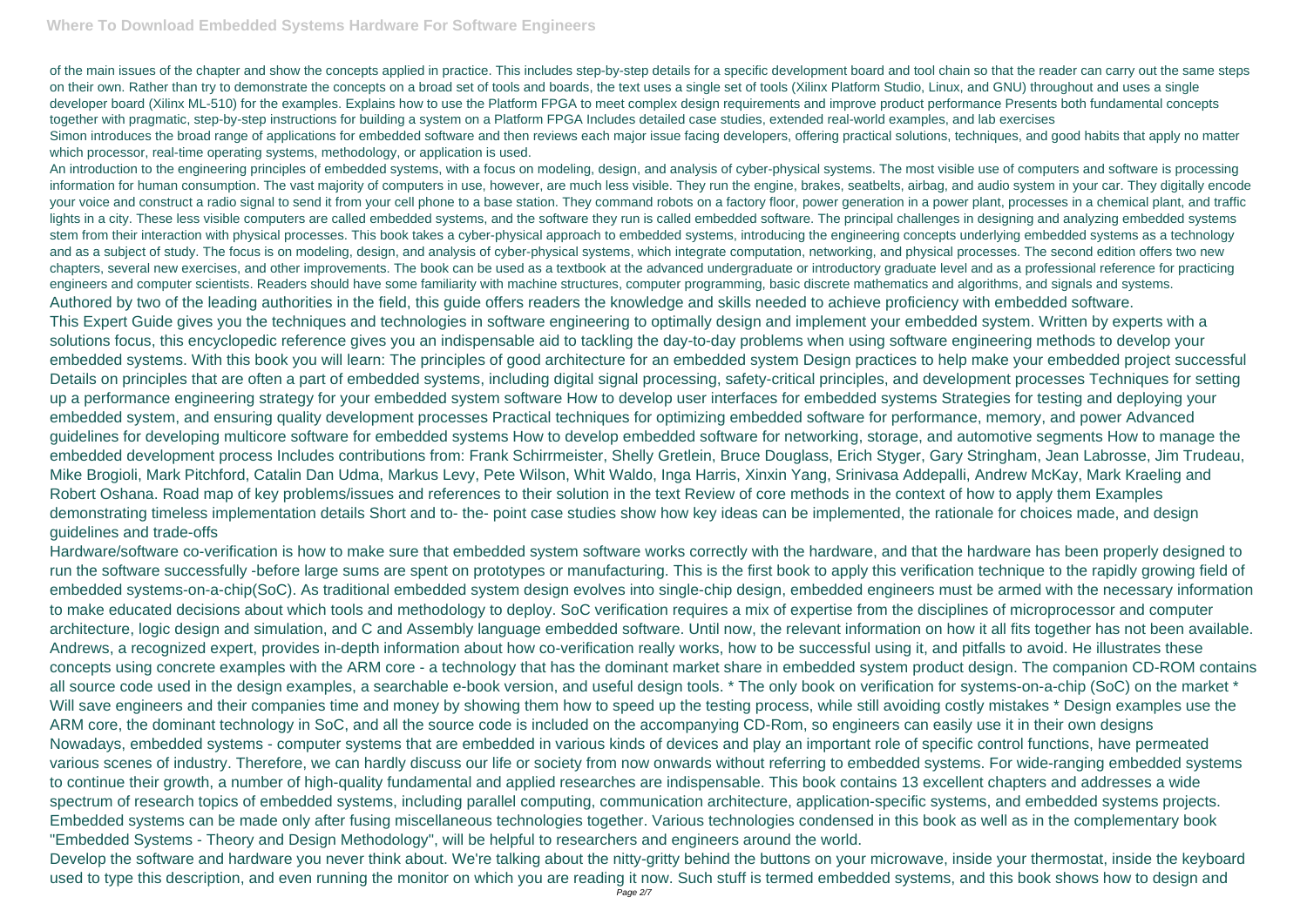develop embedded systems at a professional level. Because yes, many people quietly make a successful career doing just that. Building embedded systems can be both fun and intimidating. Putting together an embedded system requires skill sets from multiple engineering disciplines, from software and hardware in particular. Building Embedded Systems is a book about helping you do things in the right way from the beginning of your first project: Programmers who know software will learn what they need to know about hardware. Engineers with hardware knowledge likewise will learn about the software side. Whatever your background is, Building Embedded Systems is the perfect book to fill in any knowledge gaps and get you started in a career programming for everyday devices. Author Changyi Gu brings more than fifteen years of experience in working his way up the ladder in the field of embedded systems. He brings knowledge of numerous approaches to embedded systems design, including the System on Programmable Chips (SOPC) approach that is currently growing to dominate the field. His knowledge and experience make Building Embedded Systems an excellent book for anyone wanting to enter the field, or even just to do some embedded programming as a side project. What You Will Learn Program embedded systems at the hardware level Learn current industry practices in firmware development Develop practical knowledge of embedded hardware options Create tight integration between software and hardware Practice a work flow leading to successful outcomes Build from transistor level to the system level Make sound choices between performance and cost Who This Book Is For Embedded-system engineers and intermediate electronics enthusiasts who are seeking tighter integration between software and hardware. Those who favor the System on a Programmable Chip (SOPC) approach will in particular benefit from this book. Students in both Electrical Engineering and Computer Science can also benefit from this book and the real-life industry practice it provides.

As real-time and integrated systems become increasingly sophisticated, issues related to development life cycles, non-recurring engineering costs, and poor synergy between development teams will arise. The Handbook of Research on Embedded Systems Design provides insights from the computer science community on integrated systems research projects taking place in the European region. This premier references work takes a look at the diverse range of design principles covered by these projects, from specification at high abstraction levels using standards such as UML and related profiles to intermediate design phases. This work will be invaluable to designers of embedded software, academicians, students, practitioners, professionals, and researchers working in the computer science industry.

This textbook introduces the concept of embedded systems with exercises using Arduino Uno. It is intended for advanced undergraduate and graduate students in computer science, computer engineering, and electrical engineering programs. It contains a balanced discussion on both hardware and software related to embedded systems, with a focus on co-design aspects. Embedded systems have applications in Internet-of-Things (IoT), wearables, self-driving cars, smart devices, cyberphysical systems, drones, and robotics. The hardware chapter discusses various microcontrollers (including popular microcontroller hardware examples), sensors, amplifiers, filters, actuators, wired and wireless communication topologies, schematic and PCB designs, and much more. The software chapter describes OSless programming, bitmath, polling, interrupt, timer, sleep modes, direct memory access, shared memory, mutex, and smart algorithms, with lots of C-code examples for Arduino Uno. Other topics discussed are prototyping, testing, verification, reliability, optimization, and regulations. Appropriate for courses on embedded systems, microcontrollers, and instrumentation, this textbook teaches budding embedded system programmers practical skills with fun projects to prepare them for industry products. Introduces embedded systems for wearables, Internet-of-Things (IoT), robotics, and other smart devices; Offers a

The design process of embedded systems has changed substantially in recent years. One of the main reasons for this change is the pressure to shorten time-to-market when designing digital systems. To shorten the product cycles, programmable processes are used to implement more and more functionality of the embedded system. Therefore, nowadays, embedded systems are very often implemented by heterogeneous systems consisting of ASICs, processors, memories and peripherals. As a consequence, the research topic of hardware/software co-design, dealing with the problems of designing these heterogeneous systems, has gained great importance. Hardware/Software Codesign for Data Flow Dominated Embedded Systems introduces the different tasks of hardware/software co-design including system specification, hardware/software partitioning, co-synthesis and co-simulation. The book summarizes and classifies state-of-the-art co-design tools and methods for these tasks. In addition, the co-design tool COOL is presented which solves the co-design tasks for the class of data-flow dominated embedded systems. In Hardware/Software Co-design for Data Flow Dominated Embedded Systems the primary emphasis has been put on the hardware/software partitioning and the co-synthesis phase and their coupling. In contrast to many other publications in this area, a mathematical formulation of the hardware/software partitioning problem is given. This problem formulation supports target architectures consisting of multiple processors and multiple ASICs. Several novel approaches are presented and compared for solving the partitioning problem, including an MILP approach, a heuristic solution and an approach based on genetic algorithms. The co-synthesis phase is based on the idea of controlling the system by means of a static run-time scheduler implemented in hardware. New algorithms are introduced which generate a complete set of hardware and software specifications required to implement heterogeneous systems. All of these techniques are described in detail and exemplified. Hardware/Software Co-design for Data Flow Dominated Embedded Systems is intended to serve students and researchers working on hardware/software co-design. At the same time the variety of presented techniques automating the design tasks of hardware/software systems will be of interest to industrial engineers and designers of digital systems. From the foreword by Peter Marwedel: Niemann's method should be known by all persons working in the field. Hence, I recommend this book for everyone who is interested in hardware/software co-design.

This book constitutes the refereed proceedings of the 8th International Workshop on Software and Compilers for Embedded Systems, SCOPES 2004, held in Amsterdam, The Netherlands, in September 2004. The 17 revised full papers presented were carefully reviewed and selected from close to 50 submissions. The papers are organized in topical sections on application synthesis, data flow analysis, data partitioning, task scheduling, and code generation.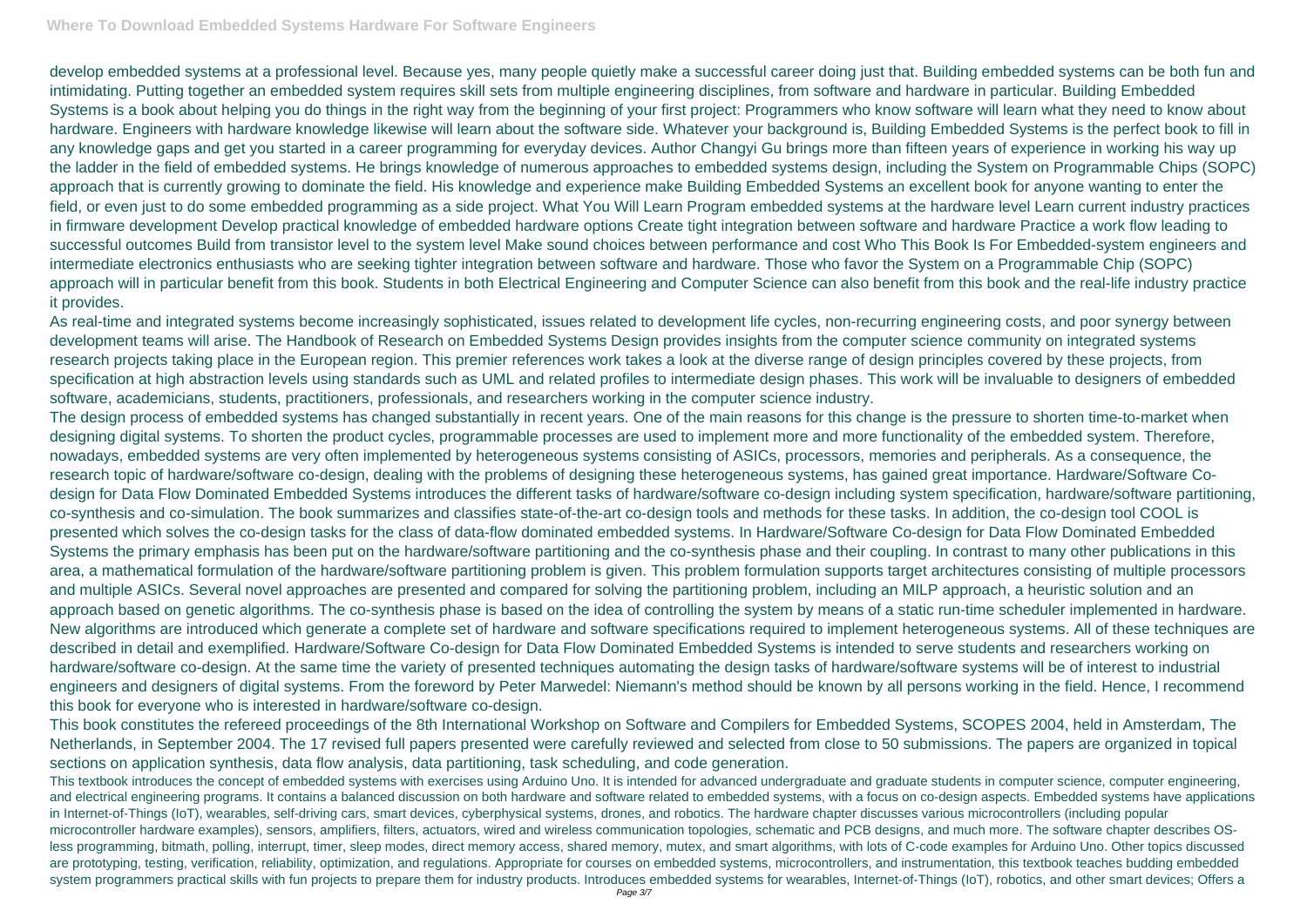balanced focus on both hardware and software co-design of embedded systems; Includes exercises, tutorials, and assignments.

This is a book about developing the software and hardware you never think about. We're talking about the nitty-gritty behind the buttons on your microwave, inside your thermostat, inside the keyboard used to type this description, and even running the monitor on which you are reading it now. Such stuff is termed embedded systems, and this book shows how to design and develop embedded systems at a professional level. Because yes, many people quietly make a successful career doing just that. Building embedded systems can be both fun and intimidating. Putting together an embedded system requires skill sets from multiple engineering disciplines, from software and hardware in particular. Building Embedded Systems is a book about helping you do things in the right way from the beginning of your first project: Programmers who know software will learn what they need to know about hardware. Engineers with hardware knowledge likewise will learn about the software side. Whatever your background is, Building Embedded Systems is the perfect book to fill in any knowledge gaps and get you started in a career programming for everyday devices. Author Changyi Gu brings more than fifteen years of experience in working his way up the ladder in the field of embedded systems. He brings knowledge of numerous approaches to embedded systems design, including the System on Programmable Chips (SOPC) approach that is currently growing to dominate the field. His knowledge and experience make Building Embedded Systems an excellent book for anyone wanting to enter the field, or even just to do some embedded programming as a side project. What You Will Learn Program embedded systems at the hardware level Learn current industry practices in firmware development Develop practical knowledge of embedded hardware options Create tight integration between software and hardware Practice a work flow leading to successful outcomes Build from transistor level to the system level Make sound choices between performance and cost Who This Book Is For Building Embedded Systems: Programmable Hardware is for embedded-system engineers and intermediate electronics enthusiasts who are seeking tighter integration between software and hardware. Those who favor the System on a Programmable Chip (SOPC) approach will in particular benefit from this book. Students in both Electrical Engineering and Computer Science can also benefit from this book and the real-life industry practice it provides.

Explore the complete process of developing systems based on field-programmable gate arrays (FPGAs), including the design of electronic circuits and the construction and debugging of prototype embedded devices Key Features Learn the basics of embedded systems and real-time operating systems Understand how FPGAs implement processing algorithms in hardware Design, construct, and debug custom digital systems from scratch using KiCad Book Description Modern digital devices used in homes, cars, and wearables contain highly sophisticated computing capabilities composed of embedded systems that generate, receive, and process digital data streams at rates up to multiple gigabits per second. This book will show you how to use Field Programmable Gate Arrays (FPGAs) and high-speed digital circuit design to create your own cutting-edge digital systems. Architecting High-Performance Embedded Systems takes you through the fundamental concepts of embedded systems, including real-time operation and the Internet of Things (IoT), and the architecture and capabilities of the latest generation of FPGAs. Using powerful free tools for FPGA design and electronic circuit design, you'll learn how to design, build, test, and debug high-performance FPGA-based IoT devices. The book will also help you get up to speed with embedded system design, circuit design, hardware construction, firmware development, and debugging to produce a high-performance embedded device – a network-based digital oscilloscope. You'll explore techniques such as designing four-layer printed circuit boards with high-speed differential signal pairs and assembling the board using surface-mount components. By the end of the book, you'll have a solid understanding of the concepts underlying embedded systems and FPGAs and will be able to design and construct your own sophisticated digital devices. What you will learn Understand the fundamentals of real-time embedded systems and sensors Discover the capabilities of FPGAs and how to use FPGA development tools Learn the principles of digital circuit design and PCB layout with KiCad Construct high-speed circuit board prototypes at low cost Design and develop highperformance algorithms for FPGAs Develop robust, reliable, and efficient firmware in C Thoroughly test and debug embedded device hardware and firmware Who this book is for This book is for software developers, IoT engineers, and anyone who wants to understand the process of developing high-performance embedded systems. You'll also find this book useful if you want to learn about the fundamentals of FPGA development and all aspects of firmware development in C and C++. Familiarity with the C language, digital circuits, and electronic soldering is necessary to get started. In this new edition the latest ARM processors and other hardware developments are fully covered along with new sections on Embedded Linux and the new freeware operating system eCOS. The hot topic of embedded systems and the internet is also introduced. In addition a fascinating new case study explores how embedded systems can be developed and experimented with using nothing more than a standard PC. \* A practical introduction to the hottest topic in modern electronics design \* Covers hardware, interfacing and programming in one book \* New material on Embedded Linux for embedded internet systems

Embedded Systems Architecture is a practical and technical guide to understanding the components that make up an embedded system's architecture. This book is perfect for those starting out as technical professionals such as engineers, programmers and designers of embedded systems; and also for students of computer science, computer engineering and electrical engineering. It gives a much-needed 'big picture' for recently graduated engineers grappling with understanding the design of real-world systems for the first time, and provides professionals with a systems-level picture of the key elements that can go into an embedded design, providing a firm foundation on which to build their skills. Real-world approach to the fundamentals, as well as the design and architecture process, makes this book a popular reference for the daunted or the inexperienced: if in doubt, the answer is in here! Fully updated with new coverage of FPGAs, testing, middleware and the latest programming techniques in C, plus complete source code and sample code, reference designs and tools online make this the complete package Visit the companion web site at http://booksite.elsevier.com/9780123821966/ for source code, design examples, data sheets and more A true introductory book, provides a comprehensive get up and running reference for those new to the field, and updating skills: assumes no prior knowledge beyond undergrad level electrical engineering Addresses the needs of practicing engineers, enabling it to get to the point more directly, and cover more ground. Covers hardware, software and middleware in a single volume Includes a library of design examples and design tools, plus a complete set of source code and embedded systems design tutorial materials from companion website Embedded Systems - A Hardware-Software Co-Design ApproachUnleash the Power of Arduino!Springer Nature

Front Cover; Dedication; Embedded Systems Security: Practical Methods for Safe and Secure Softwareand Systems Development; Copyright; Contents; Foreword; Preface; About this Book; Audience; Organization; Approach; Acknowledgements; Chapter 1 -- Introduction to Embedded Systems Security; 1.1What is Security?; 1.2What is an Embedded System?; 1.3Embedded Security Trends; 1.4Security Policies; 1.5Security Threats; 1.6Wrap-up; 1.7Key Points; 1.8 Bibliography and Notes; Chapter 2 -- Systems Software Considerations; 2.1The Role of the Operating System; 2.2Multiple Independent Levels of Security.

Modern embedded systems require high performance, low cost and low power consumption. Such systems typically consist of a heterogeneous collection of processors, specialized memory subsystems, and partially programmable or fixed-function components. This heterogeneity, coupled with issues such as hardware/software partitioning, mapping, scheduling, etc., leads to a large number of design possibilities, making performance debugging and validation of such systems a difficult problem. Embedded systems are used to control safety critical applications such as flight control, automotive electronics and healthcare monitoring. Clearly, developing reliable software/systems for such applications is of utmost importance. This book describes a host of debugging and verification methods which can help to achieve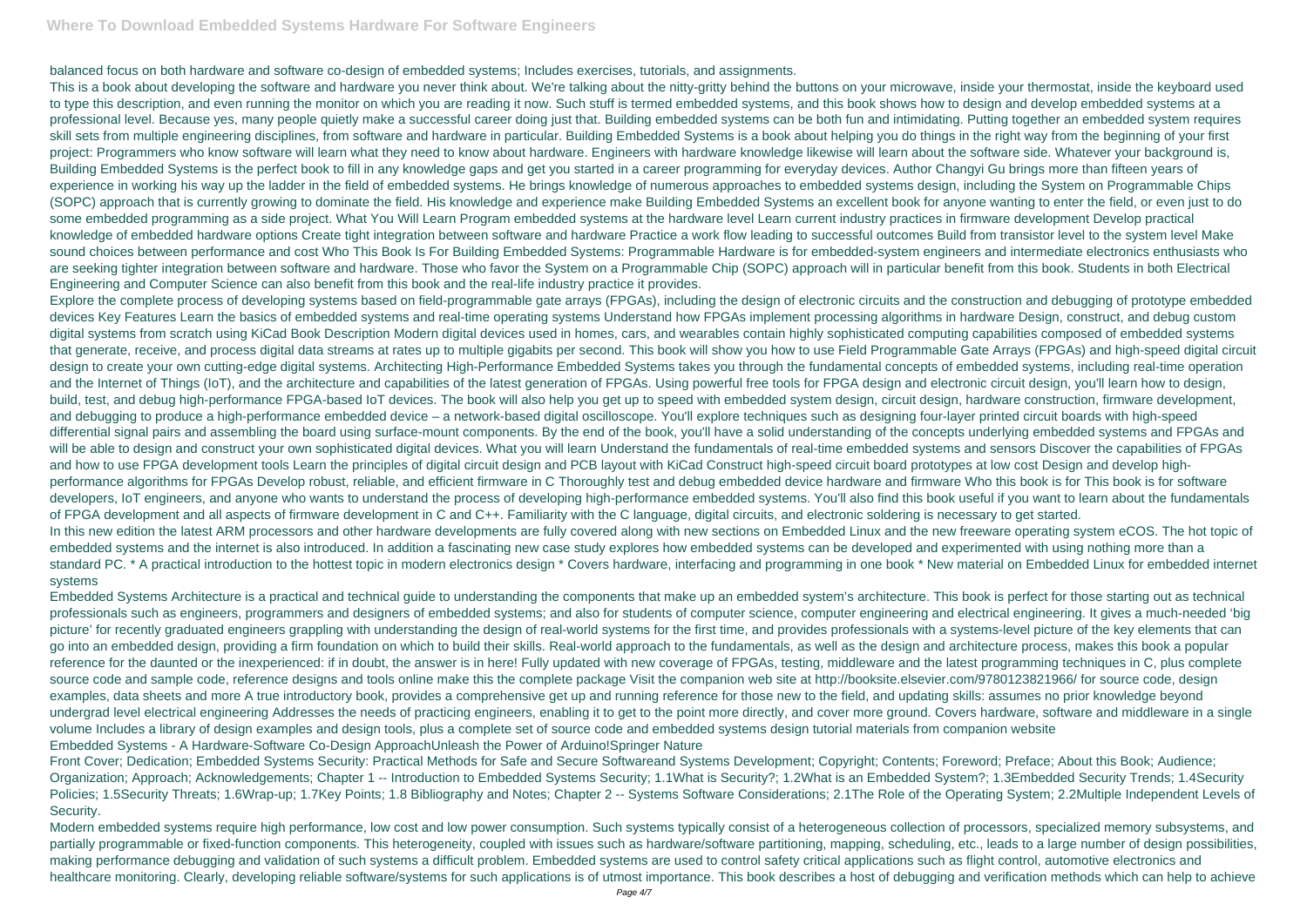this goal. Covers the major abstraction levels of embedded systems design, starting from software analysis and micro-architectural modeling, to modeling of resource sharing and communication at the system level Integrates formal techniques of validation for hardware/software with debugging and validation of embedded system design flows Includes practical case studies to answer the questions: does a design meet its requirements, if not, then which parts of the system are responsible for the violation, and once they are identified, then how should the design be suitably modified? This book serves as a practical guide for practicing engineers who need to design embedded systems for high-speed data acquisition and control systems. A minimum amount of theory is presented, along with a review of analog and digital electronics, followed by detailed explanations of essential topics in hardware design and software development. The discussion of hardware focuses on microcontroller design (ARM microcontrollers and FPGAs), techniques of embedded design, high speed data acquisition (DAQ) and control systems. Coverage of software development includes main programming techniques, culminating in the study of real-time operating systems. All concepts are introduced in a manner to be highly-accessible to practicing engineers and lead to the practical implementation of an embedded board that can be used in various industrial fields as a control system and high speed data acquisition system.

A PRACTICAL GUIDE TO HARDWARE FUNDAMENTALS Embedded Systems Hardware for Software Engineers describes the electrical and electronic circuits that are used in embedded systems, their functions, and how they can be interfaced to other devices. Basic computer architecture topics, memory, address decoding techniques, ROM, RAM, DRAM, DDR, cache memory, and memory hierarchy are discussed. The book covers key architectural features of widely used microcontrollers and microprocessors, including Microchip's PIC32, ATMEL's AVR32, and Freescale's MC68000. Interfacing to an embedded system is then described. Data acquisition system level design considerations and a design example are presented with real-world parameters and characteristics. Serial interfaces such as RS-232, RS-485, PC, and USB are addressed and printed circuit boards and high-speed signal propagation over transmission lines are covered with a minimum of math. A brief survey of logic families of integrated circuits and programmable logic devices is also contained in this in-depth resource. COVERAGE INCLUDES: Architecture examples Memory Memory address decoding Read-only memory and other related devices Input and output ports Analog-to-digital and digital-to-analog converters Interfacing to external devices Transmission lines Logic families of integrated circuits and their signaling characteristics The printed circuit board Programmable logic devices Test equipment: oscilloscopes and logic analyzers

Interested in developing embedded systems? Since they don't tolerate inefficiency, these systems require a disciplined approach to programming. This easy-to-read guide helps you cultivate a host of good development practices, based on classic software design patterns and new patterns unique to embedded programming. Learn how to build system architecture for processors, not operating systems, and discover specific techniques for dealing with hardware difficulties and manufacturing requirements. Written by an expert who's created embedded systems ranging from urban surveillance and DNA scanners to children's toys, this book is ideal for intermediate and experienced programmers, no matter what platform you use. Optimize your system to reduce cost and increase performance Develop an architecture that makes your software robust in resource-constrained environments Explore sensors, motors, and other I/O devices Do more with less: reduce RAM consumption, code space, processor cycles, and power consumption Learn how to update embedded code directly in the processor Discover how to implement complex mathematics on small processors Understand what interviewers look for when you apply for an embedded systems job "Making Embedded Systems is the book for a C programmer who wants to enter the fun (and lucrative) world of embedded systems. It's very well written—entertaining, even—and filled with clear illustrations." —Jack Ganssle, author and embedded system expert.

Until the late 1980s, information processing was associated with large mainframe computers and huge tape drives. During the 1990s, this trend shifted toward information processing with personal computers, or PCs. The trend toward miniaturization continues and in the future the majority of information processing systems will be small mobile computers, many of which will be embedded into larger products and interfaced to the physical environment. Hence, these kinds of systems are called embedded systems. Embedded systems together with their physical environment are called cyber-physical systems. Examples include systems such as transportation and fabrication equipment. It is expected that the total market volume of embedded systems will be significantly larger than that of traditional information processing systems such as PCs and mainframes. Embedded systems share a number of common characteristics. For example, they must be dependable, efficient, meet real-time constraints and require customized user interfaces (instead of generic keyboard and mouse interfaces). Therefore, it makes sense to consider common principles of embedded system design. Embedded System Design starts with an introduction into the area and a survey of specification models and languages for embedded and cyber-physical systems. It provides a brief overview of hardware devices used for such systems and presents the essentials of system software for embedded systems, like real-time operating systems. The book also discusses evaluation and validation techniques for embedded systems. Furthermore, the book presents an overview of techniques for mapping applications to execution platforms. Due to the importance of resource efficiency, the book also contains a selected set of optimization techniques for embedded systems, including special compilation techniques. The book closes with a brief survey on testing. Embedded System Design can be used as a text book for courses on embedded systems and as a source which provides pointers to relevant material in the area for PhD students and teachers. It assumes a basic knowledge of information processing hardware and software. Courseware related to this book is available at http://ls12-www.cs.tu-dortmund.de/~marwedel.

A presentation of developments in microcontroller technology, providing lucid instructions on its many and varied applications. It focuses on the popular eight-bit microcontroller, the 8051, and the 83C552. The text outlines a systematic methodology for small-scale, control-dominated embedded systems, and is accompanied by a disk of all the example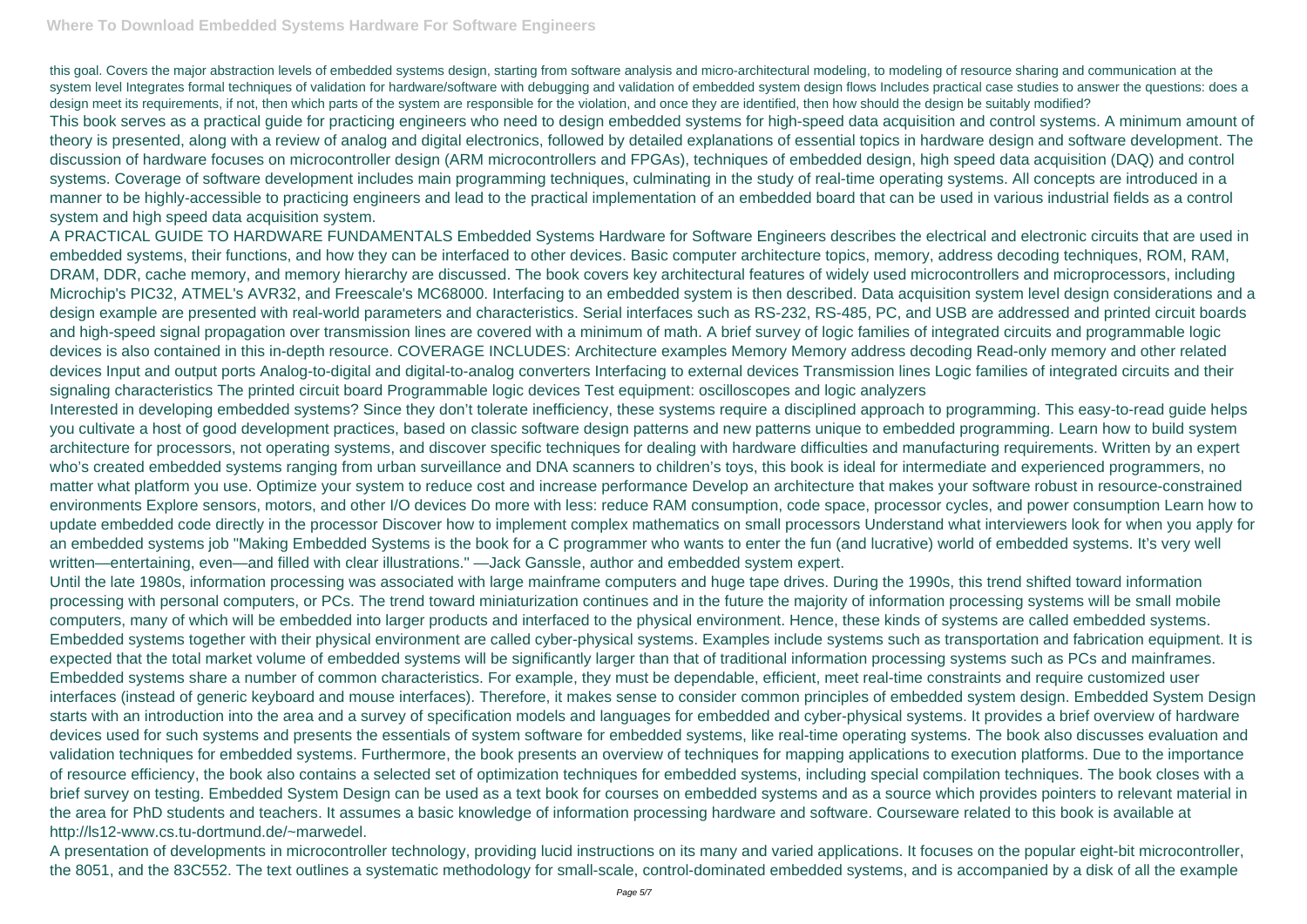## problems included in the book.

Embedded systems are informally defined as a collection of programmable parts surrounded by ASICs and other standard components, that interact continuously with an environment through sensors and actuators. The programmable parts include micro-controllers and Digital Signal Processors (DSPs). Embedded systems are often used in lifecritical situations, where reliability and safety are more important criteria than performance. Today, embedded systems are designed with an ad hoc approach that is heavily based on earlier experience with similar products and on manual design. Use of higher-level languages such as C helps structure the design somewhat, but with increasing complexity it is not sufficient. Formal verification and automatic synthesis of implementations are the surest ways to guarantee safety. Thus, the POLIS system which is a codesign environment for embedded systems is based on a formal model of computation. POLIS was initiated in 1988 as a research project at the University of California at Berkeley and, over the years, grew into a full design methodology with a software system supporting it. Hardware-Software Co-Design of Embedded Systems: The POLIS Approach is intended to give a complete overview of the POLIS system including its formal and algorithmic aspects. Hardware-Software Co-Design of Embedded Systems: The POLIS Approach will be of interest to embedded system designers (automotive electronics, consumer electronics and telecommunications), micro-controller designers, CAD developers and students.

This book introduces a modern approach to embedded system design, presenting software design and hardware design in a unified manner. It covers trends and challenges, introduces the design and use of single-purpose processors ("hardware") and general-purpose processors ("software"), describes memories and buses, illustrates hardware/software tradeoffs using a digital camera example, and discusses advanced computation models, controls systems, chip technologies, and modern design tools. For courses found in EE, CS and other engineering departments.

Embedded and Networking Systems: Design, Software, and Implementation explores issues related to the design and synthesis of high-performance embedded computer systems and networks. The emphasis is on the fundamental concepts and analytical techniques that are applicable to a range of embedded and networking applications, rather than on specific embedded architectures, software development, or system-level integration. This system point of view guides designers in dealing with the trade-offs to optimize performance, power, cost, and other system-level non-functional requirements. The book brings together contributions by researchers and experts from around the world, offering a global view of the latest research and development in embedded and networking systems. Chapters highlight the evolution and trends in the field and supply a fundamental and analytical understanding of some underlying technologies. Topics include the co-design of embedded systems, code optimization for a variety of applications, power and performance trade-offs, benchmarks for evaluating embedded systems and their components, and mobile sensor network systems. The book also looks at novel applications such as mobile sensor systems and video networks. A comprehensive review of groundbreaking technology and applications, this book is a timely resource for system designers, researchers, and students interested in the possibilities of embedded and networking systems. It gives readers a better understanding of an emerging technology evolution that is helping drive telecommunications into the next decade.

Intelligent readers who want to build their own embedded computer systems-- installed in everything from cell phones to cars to handheld organizers to refrigerators-- will find this book to be the most in-depth, practical, and up-to-date guide on the market. Designing Embedded Hardware carefully steers between the practical and philosophical aspects, so developers can both create their own devices and gadgets and customize and extend off-the-shelf systems. There are hundreds of books to choose from if you need to learn programming, but only a few are available if you want to learn to create hardware. Designing Embedded Hardware provides software and hardware engineers with no prior experience in embedded systems with the necessary conceptual and design building blocks to understand the architectures of embedded systems. Written to provide the depth of coverage and real-world examples developers need, Designing Embedded Hardware also provides a road-map to the pitfalls and traps to avoid in designing embedded systems. Designing Embedded Hardware covers such essential topics as: The principles of developing computer hardware Core hardware designs Assembly language concepts Parallel I/O Analog-digital conversion Timers (internal and external) UART Serial Peripheral Interface Inter-Integrated Circuit Bus Controller Area Network (CAN) Data Converter Interface (DCI) Low-power operation This invaluable and eminently useful book gives you the practical tools and skills to develop, build, and program your own application-specific computers.

Embedded Systems: A Contemporary Design Tool, Second Edition Embedded systems are one of the foundational elements of today's evolving and growing computer technology. From operating our cars, managing our smart phones, cleaning our homes, or cooking our meals, the special computers we call embedded systems are quietly and unobtrusively making our lives easier, safer, and more connected. While working in increasingly challenging environments, embedded systems give us the ability to put increasing amounts of capability into ever-smaller and more powerful devices. Embedded Systems: A Contemporary Design Tool, Second Edition introduces you to the theoretical hardware and software foundations of these systems and expands into the areas of signal integrity, system security, low power, and hardware-software co-design. The text builds upon earlier material to show you how to apply reliable, robust solutions to a wide range of applications operating in today's often challenging environments. Taking the user's problem and needs as your starting point, you will explore each of the key theoretical and practical issues to consider when designing an application in today's world. Author James Peckol walks you through the formal hardware and software development process covering: Breaking the problem down into major functional blocks; Planning the digital and software architecture of the system; Utilizing the hardware and software co-design process; Designing the physical world interface to external analog and digital signals; Addressing security issues as an integral part of the design process; Managing signal integrity problems and reducing power demands in contemporary systems; Debugging and testing throughout the design and development cycle; Improving performance. Stressing the importance of security, safety, and reliability in